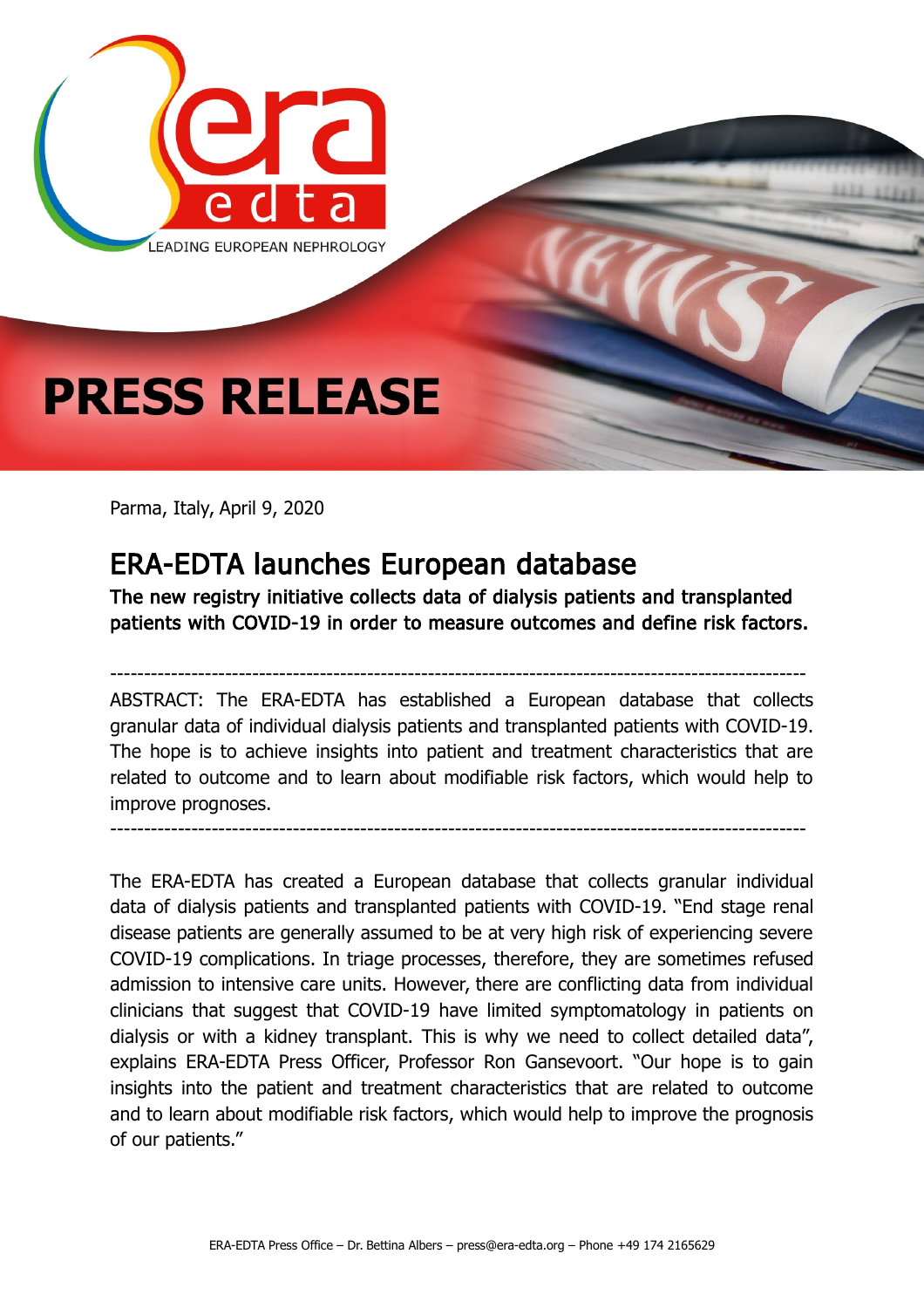So far, the database on COVID-19 disease progression in patients on renal replacement therapy is very limited. There are some singular case reports from China [1] and Italy [2], but prevalence and outcomes are highly heterogeneous. One center in Wuhan [1] reported that 37 out of 230 patients had been infected, six of whom died. This points to a mortality rate of 16%. In a center in Lombardy [2], 18 patients were infected, and only one was in critical condition. A first (unpublished) analysis performed ten days after the launch of a Spanish registry showed a mortality rate of 44% in hemodialysis patients, which would be an upsettingly high number. "But several biases might have interfered. First of all, the data might be highly selective after ten days in the midst of the crisis. Nephrologists are very busy these days, so many doctors might mainly have registered those patients who had died, but not the ones who had recovered or were still struggling with the disease. Furthermore, Spain has the highest transplantation level in Europe, which means that Spanish patients on dialysis are indeed particularly frail and old and cannot be compared to the dialysis population of other countries where organ transplantation rates are much lower", explains the expert.

"All in all, we know that our patients have a higher risk of getting a severe COVID-19 disease compared to the general public without comorbidity, but so far we cannot assess the risk exactly." The primary aim of this ERA-EDTA registry initiative is therefore to gather reliable data on the outcomes of patients on renal replacement who are coronavirus-positive.

In addition, the ERA-EDTA hopes to derive risk factors for worse outcomes. "It would be invaluable to know what exactly increases the risk facing our patients. Such knowledge could help us take steps to reduce that risk", says Gansevoort.

"This is why ERA-EDTA has launched this database, and we kindly call on nephrologists of all European countries to provide their patients' data. The more patients are registered, the better. It is of utmost importance that we gain insights into the factors that might be relevant for the outcomes of dialysis patients and kidney transplant patients", adds Professor Carmine Zoccali, President of the ERA-EDTA.

[1] Ma Y, Diao B, Lv X et al. 2019 novel coronavirus disease in hemodialysis (HD) patients: Report from one HD center in Wuhan, China. doi:<https://doi.org/10.1101/2020.02.24.20027201> [2] Rombolà G, Heidempergher M, Pedrini L et al. Practical indications for the prevention and management of SARS-CoV-2 in ambulatory dialysis patients: lessons from the first phase of the epidemics in Lombardy. Journal of Nephrology 2020;33: 193-196;doi: [https://doi.org/10.1007/s40620-](https://doi.org/10.1007/s40620-020-00727-y) [020-00727-y](https://doi.org/10.1007/s40620-020-00727-y)